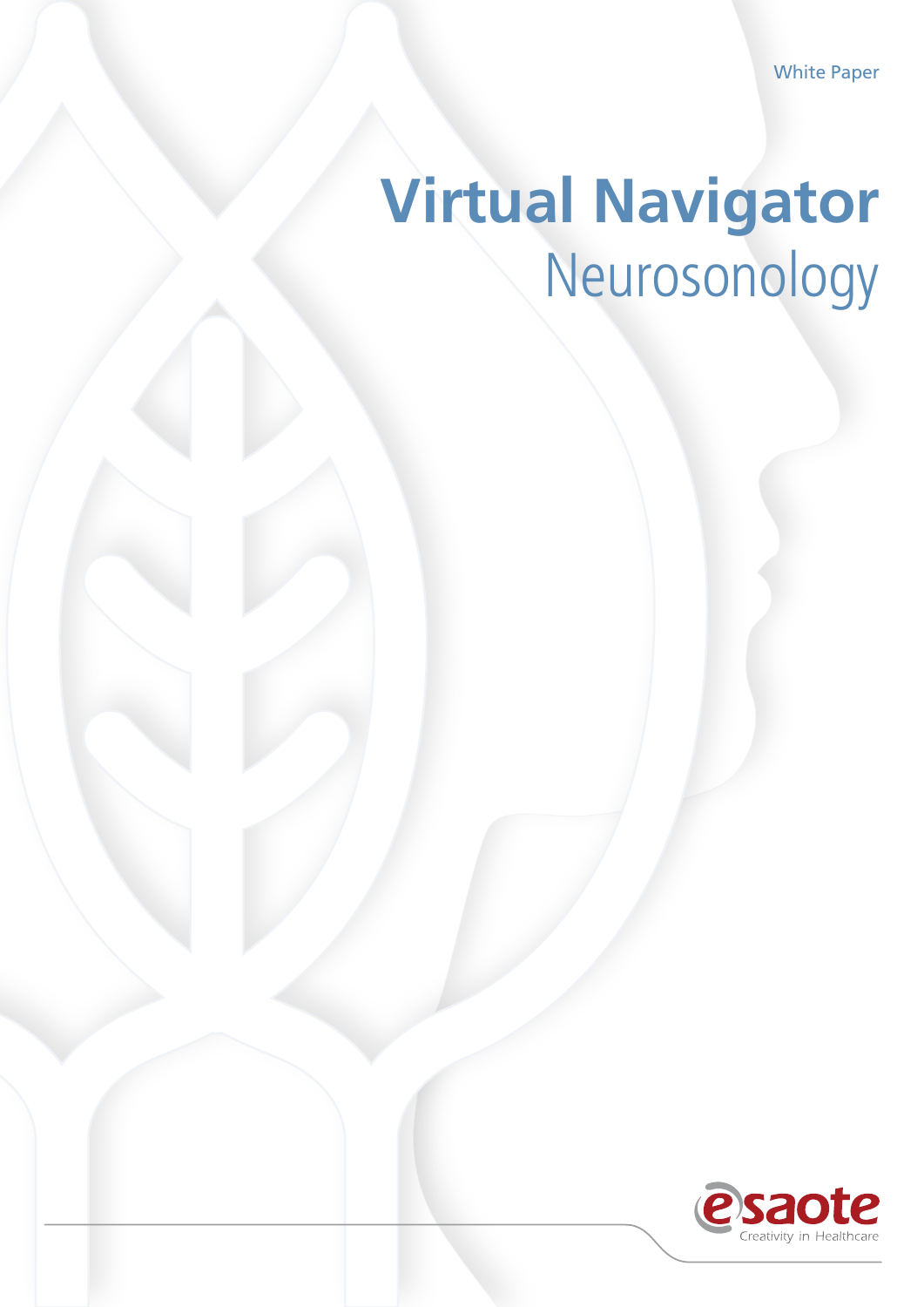# "Technology that combines multi-mode data in real-time offers great clinical advantages and opens wider horizons in Neurosonology"

Leonardo Forzoni, Product Planning, Esaote S.p.A, Florence, Italy

## Introduction

Virtual Navigator (VN) is an advanced system that allows the realtime display of ultrasound (US) images with other reference imaging modes (CT, MRI, PET, etc.). By overlaying the different images or displaying them side by side, the fusion of data acquired through the different modes is achieved with an increased ultrasound scanning accuracy and confidence. Virtual Navigator is also able to reliably support the user with difficult-to-scan patients and is a valuable and easy to use tool for research, teaching, diagnosis and interventional procedure monitoring purposes. Moreover, 3D ultrasound volumes can be used as reference. Virtual Navigator Advanced Image Fusion System is the best assistant that a physician can have during any interventional procedure phase. Being able to combine ultrasound images with secondary imaging modes increases the reliability of the diagnostic process. Virtual Navigator additionally provides reliable pre- and intra-procedural planning and virtual tracking of different treatment probe modes. Virtual Navigator is actually able to combine the most advanced ultrasound technologies, such as CEUS (Contrast Enhanced Ultrasound) and CFM (but also PW and CW), during scanning and treatment.

Such capability allows clinicians to immediately compare pre and post treatment clinical conditions and to better plan future disease management as well as any kind of follow-up.



# Virtual Navigator Technology in Transcranial Application

Based on this introduction and technology overview, one can see how using Virtual Navigator for Transcranial applications is very quick and easy.

Fig. 1 shows the examination set-up which includes a scanning bed (made in plastic or wood), the complete Virtual Navigator toolkit, a PA240 Phased Array probe with relevant sensor, a proper head support and at least six Multimode Pin Points.

Transferring MRI Data to the US System (Fig. 2) is achieved through multiple options: Network, USB Memory support or CD/ DVD (where MRI DICM Data is uploaded).



The capability to fuse both MRI and US data in real-time, offers the operator the extraordinary opportunity of employing the advantages offered by both technologies.

| <b>Ultrasound vs MRI benefits and limitations</b> |                                                     |
|---------------------------------------------------|-----------------------------------------------------|
| <b>Ultrasound benefits</b>                        | <b>MRI</b> benefits                                 |
| Real-time display of image features               | Detailed view of brain and vessels                  |
| Ease of use compared to MRI scanner               | Much wider field of view (than US)                  |
| Lower cost per image                              | 3D view of the whole brain and head structures      |
| <b>Ultrasound limitations</b>                     | <b>MRI</b> limitations                              |
| Patient- and operator- dependent                  | Anatomical image lacks<br>of functional information |
| Limited in its FOV and image quality              |                                                     |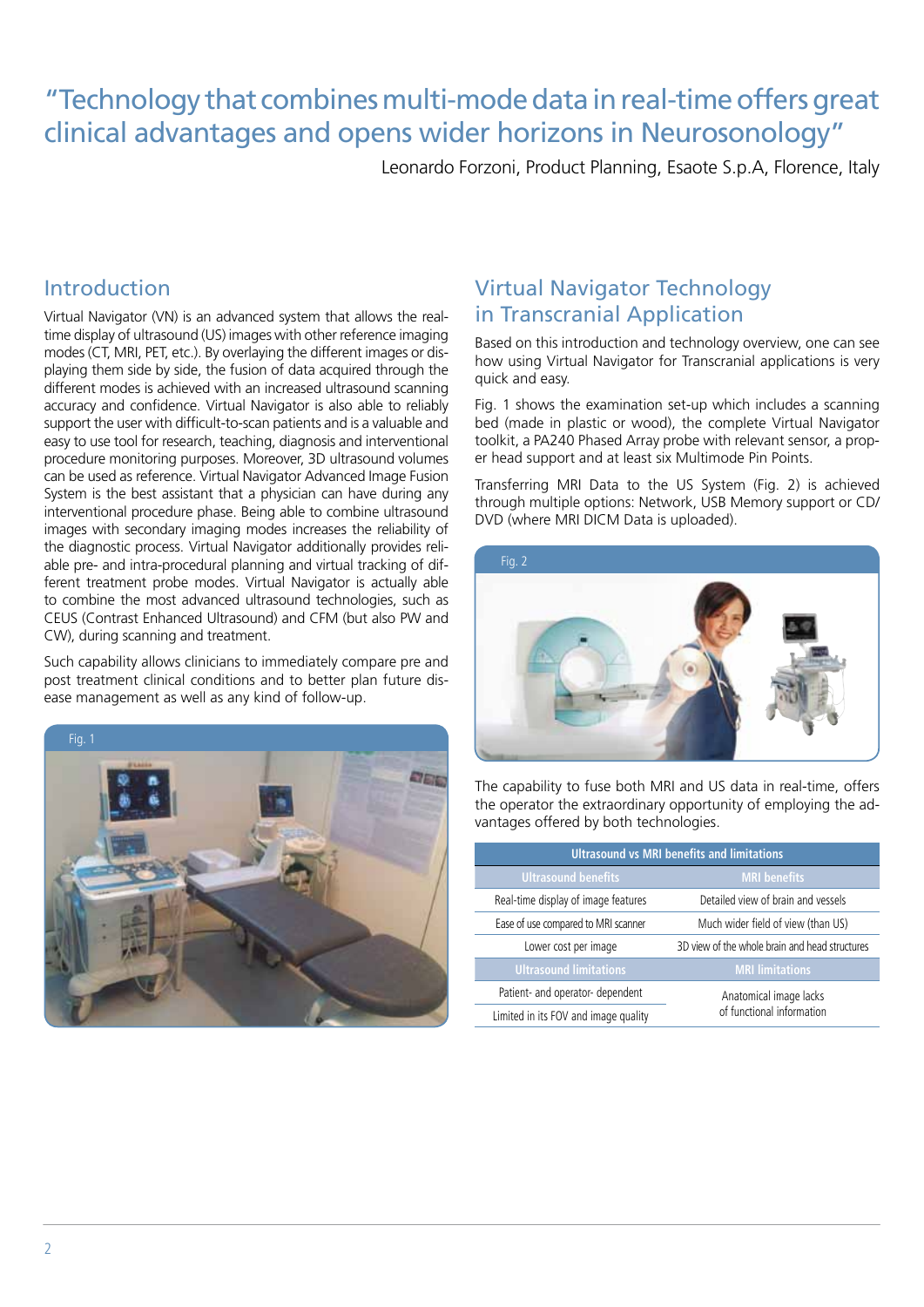# Registration Procedure

Based on the operator's skill and experience, MRI volume registration and real-time ultrasonographic scanning take place either with a single phase or a two phase procedure. For an initial approach, the two phases procedure whereby the operator begins with External Marker Registration and completes the job with Internal Marker Registration is recommended. When the operator has gained enough experience, skipping the External Marker procedure and jumping directly into the Internal Marker one may become more convenient.

#### External Marker Registration

A registration pen (equipped with a transmitter unit) is used to point 6 Fiducial Markers on the patient skin (patient's MRI must be performed with Pin Points already positioned). Computation of the registration matrix (minimizing root mean square of the distances between the identified points in 3D MRI rendering and the corresponding ones in the US-space).



Result: 1<sup>st</sup> step registration error <0.5 cm  $\rightarrow$  2<sup>nd</sup> step to refine the registration



### Internal Marker Registration

Scans acquired from any available Transcranial ultrasound window. Anatomical and Color Doppler landmarks can be used to fine tune the registration procedure.